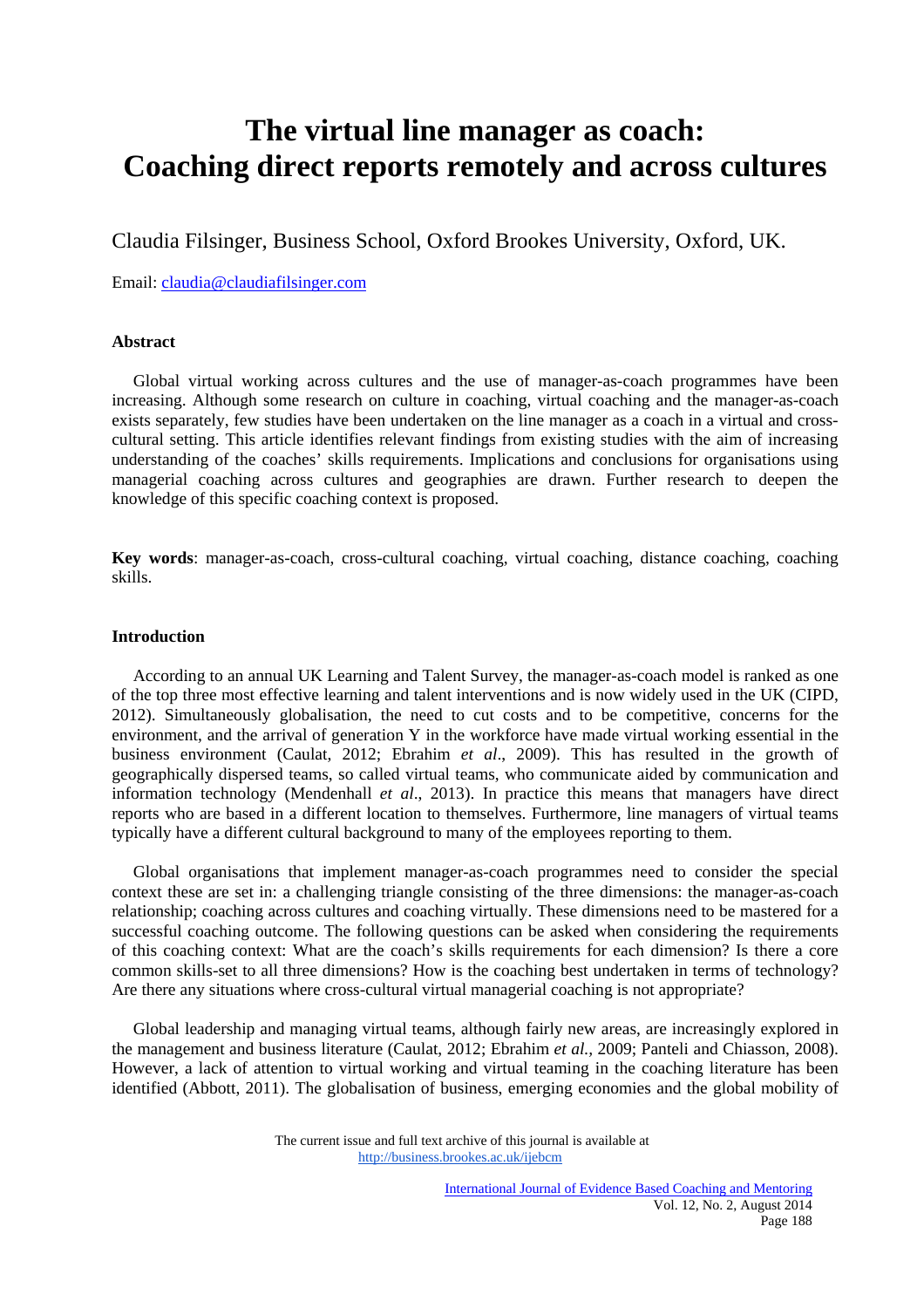workforces has resulted in business and executive coaching becoming a necessarily cross-cultural practice (Abbott, 2010). This, combined with the improvements in technology available for virtual coaching and line manager coaching being used increasingly for example by UK organisations (CIPD, 2012), makes it timely to review the body of knowledge relevant to virtual coaching in the cross-cultural virtual manageras-coach context. Therefore the purpose of this article is to review key literature relevant to this increasingly used coaching setting in order to help identify key issues and best practice. The article will contribute to the debate on implications and potential issues for international organisations using or planning to use managerial coaching.

 In the article, I will first review key studies on the manager-as-coach model. This is followed by an exploration of culture in coaching and lastly virtual coaching. Based on these findings further research that could contribute to 'squaring the triangle' and the challenges of a cross-cultural virtual manager-ascoach setting will be identified.

#### **Manager-as-Coach**

 As managerial coaching is increasingly used in organisations, coaching is becoming a core skill for managers (CIPD, 2012). Most studies relating to the manager-as-coach model focus on the relationship, behaviours and competences required (Ferrar, 2006; Boken, 2006; Bailey, 2007; Hamlin *et al*., 2006; Ladyshewsky, 2010; Towell, 2013; Wheeler, 2007). A couple of these studies acknowledge that their data sample contains both cross-cultural and virtual relationships, but this aspect of the data is not examined further (Bailey, 2007; Towell, 2013). Indeed Beattie et al. (2014) identify virtual or e-coaching and crosscultural coaching as areas requiring considerable further research. Other research suggests that a coaching model that adopts coaching behaviours instead of a directive management style contributes to increased performance, staff development, retention and achievement of organisational goals (Ellinger et al., 2010; Hamlin et al., 2006; Whitmore, 2009; Wheeler, 2011). With the benefits of managerial coaching having been demonstrated, it is interesting to consider what makes an effective manager-coach. In the following section the manager as coach literature is reviewed in light of this.

## *Coach requirements*

 Organisations use their managers as coaches with varying degrees of formality. At one end of the spectrum there will be formal coach training and the provision of frameworks, at the other end there is the expectation that 'coaching team members' is part of the line manager's job description without any specific support or set expectations for how this should take place. Improving the employee's performance through learning is a common objective of the Manager-as-Coach concept (Ellinger *et al*., 2010). It has been suggested that except for the performance responsibility for the coachee, line manager coaching has much in common with executive coaching (Rogers, 2012). However, the special nature of the manager-as-coach relationship means that the coaching often takes place informally. Indeed, the sign of a mature coaching culture is the use of coaching as a way of doing business rather than an intervention at the individual level (Clutterbuck and Megginson, 2005). Therefore it can be argued that managerial coaches need more than the core coaching skills set used by external coaches.

Ladyshewsky (2010) proposes that managerial coaches need to consider the following factors to facilitate employee engagement in the coaching process:

- building trust
- emotional intelligence
- communication skills
- the manager's conceptions of power and authority
- understanding the role of values
- framing of the performance management process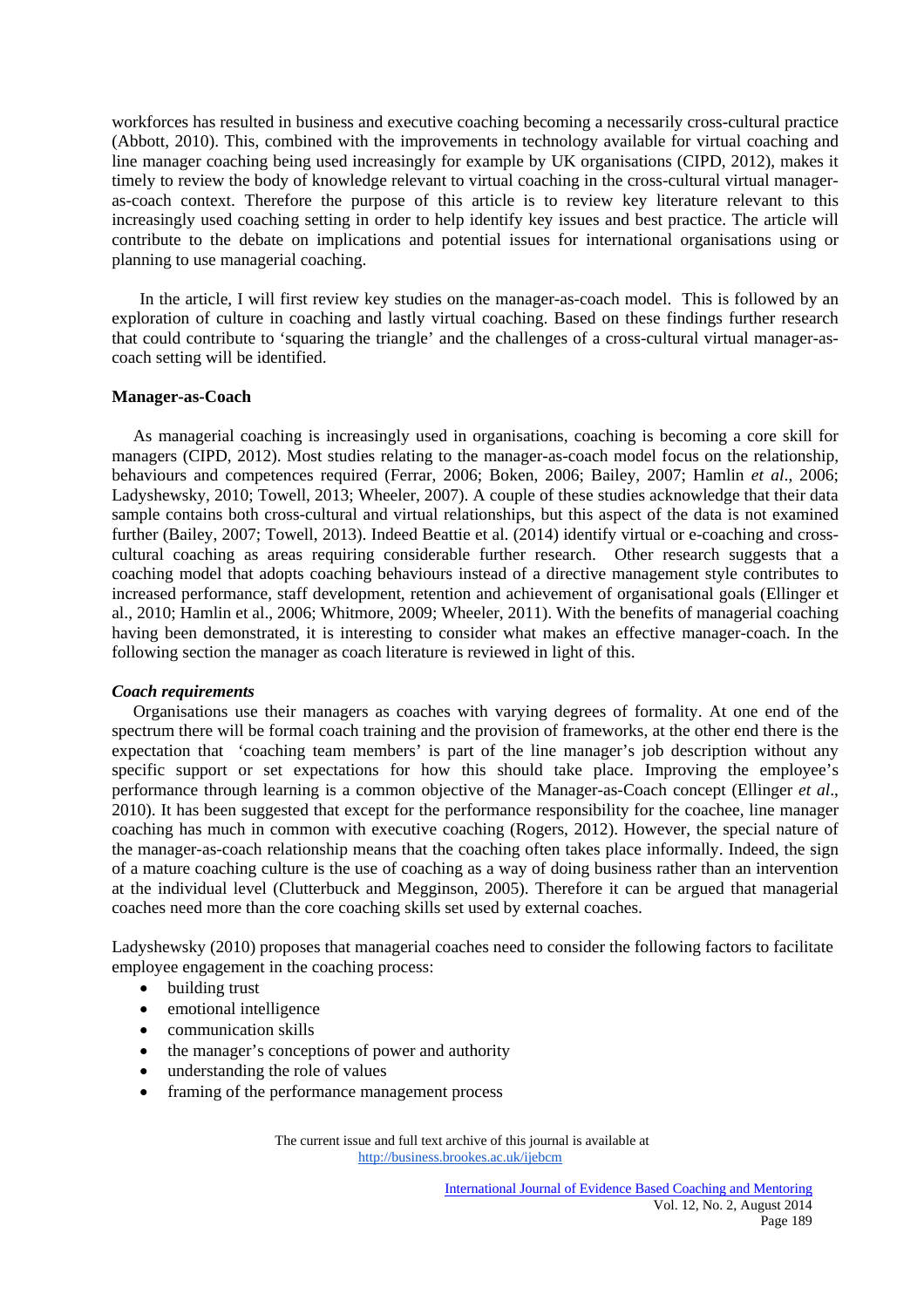Ellinger et al. (2010) also distinguish between coaching skills and actual behaviours of the manager which are summarised as 'giving and receiving performance feedback; communicating and setting clear expectations, and creating a supportive environment conductive to coaching' (p. 260). The aspect of virtual coaching and working through virtual technology will be discussed in a later section. However at this point it appears relevant to explore the consequences of the practical fact that manager and employee are not co-located. Virtual teams often have routines of formal communication such as telephone or web based conference calls both internally and externally for example with customers, suppliers or partners. But informal time such as having lunch, 'water-cooler' conversations, asking quick questions and travelling together to external meetings are lost or less likely as the coaching pair typically spends little time in the same location face-to-face. This means managers have fewer opportunities to observe their employees' performance and to give feedback as part of informal interactions. The coaching is less likely to be triggered by informal events such as when the employee asks a question. This could mean that a higher pro-activity of both the coach and coachee is required to trigger informal coaching situations.

 It has been suggested that a focus only on coaching skills in the manager-as-coach context is not sufficient for a manager's successful transition from a traditional control model to a learning facilitator model. Managers-as-coaches need to change and sustain their belief about their role and capability, about the learning process and about learners, as these influence how they behave (Ellinger and Bostrom, 2002). This means any coach training needs to include self-awareness aspects to allow managers to analyse their beliefs, as confirmed by the findings of the studies reviewed below.

 A study by Heslin et al. (2006) based on implicit person theories (IPT) showed that whether coaches believe human attributes are innate (entity theory) or can be developed (incremental theory), impacts on their motivation to help others and the coachees' evaluation of the coaching. These beliefs can be influenced incrementally by self-persuasion that Manager-as-Coach training could facilitate. This is relevant in two ways: by increasing managerial coaches' beliefs about their own development potential as a coach as well as their beliefs about their coachees' potential (Heslin et al. 2006). A further study reviewed managers' motivations to coach in the context of sales management based on Vroom's expectancy theory (Pousa and Mathieu, 2010). It found that short-term organisational goals could result in more directive management behaviours. Organisations with long-term goals and behaviour-based performance measures for sales managers were found to be more conducive to sales managers using coaching behaviours. Ellinger et al. (2008) found that using an autocratic, directive, controlling or dictatorial style, ineffective communication and dissemination of information, and inappropriate behaviours and approaches when working with employees (such as not spending enough time with employees) are key ineffective behaviours.

 A key requirement for the coach appears to be the ability to switch between a coaching and a more directive managing mindset (Ellinger et al., 2010). Coachees have reported frustration with being coached when they needed urgent advice. The sign of a mature coaching culture is to respect that employees can decide for themselves whether they need direct advice, but the situation can be used as input for the coaching (Clutterbuck and Megginson, 2005). This indicates the need for the coaching pair to focus on their relationship as it evolves; for example by framing how the coaching relationship is embedded into the existing work relationship. Otherwise the coaching could have a negative impact on the day-to-day working relationship, as in the example of being denied fast help through advice in a crisis.

 In summary, organisations looking to develop the coaching capability of their line managers could benefit from taking a broad approach. A focus on skills is not sufficient and managerial coach development could also address beliefs, motivations, effective and ineffective behaviours, and values. Besides this, the flexibility to switch between coaching and more directive managerial styles, a general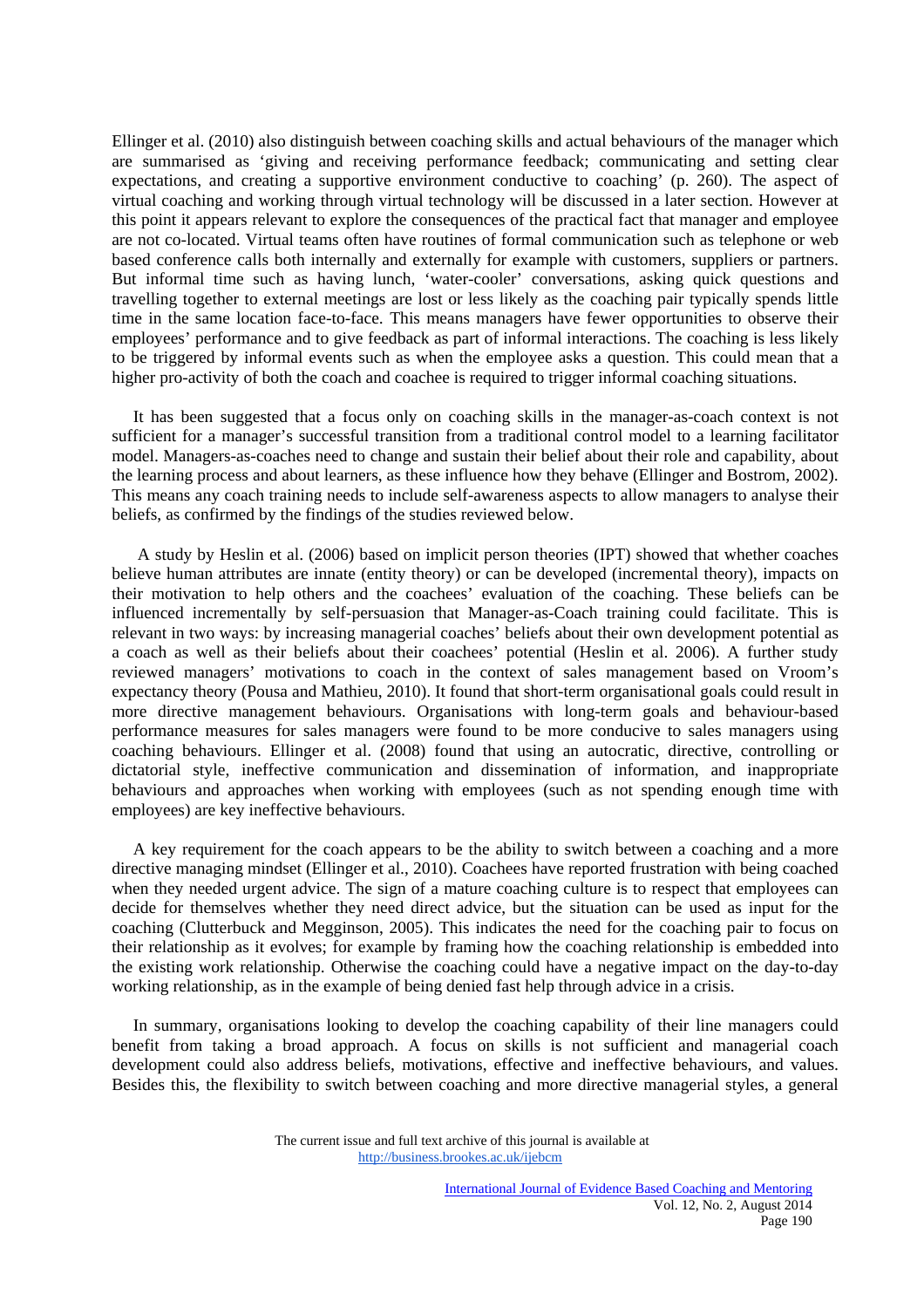attention to the relationship of the coaching pair and managing the balance between formal and informal coaching is required.

#### *Further research for the manager-as-coach context*

Based on the literature review the following themes for further research emerged:

#### *Theories*

 The importance in this context of beliefs and motivations, in addition to skills, has been demonstrated. Implicit person theories and Vroom's expectancy theory have been used for studies in the manager-ascoach context (Heslin et al., 2006; Pousa and Mathieu, 2010). Further research could evaluate whether other theories and concepts could increase the understanding of the motivations, beliefs, values and behaviours that influence coaching in the context under discussion.

#### *Diagnostic Tools*

 A managerial coaching skills instrument that could facilitate a coach's self-awareness measures exists and measures four dimensions: open communication, team approach to tasks, valuing people over the task in and the acceptance of ambiguity of the nature of work (McLean *et al.,* 2005). Reviewing such an instrument is beyond the scope of this article but an evaluation of the suitability for the global virtual manager-as-coach could inform coach development programmes. In addition, Ellinger *et al*. (2008) propose the ineffective manager-as-coach behaviours mentioned previously as a suitable diagnostic tool for coach training programmes. An overview of further tools and concepts that can be utilised to increase self-awareness would be beneficial for designing manager-as-coach development programmes.

#### *Power distribution and empowerment*

 Despite the many apparent benefits of the manager-as-coach model, the paradox has also been raised of how it can enable empowerment as it is a coaching relationship with unequal power distribution from the outset (Ferrar, 2006). Maznevski et al. (2006) found that empowerment is one of the characteristics of effective virtual teams and a key role of the virtual team leader is to enable empowerment through the use of coaching. Further research could shed light on these contradictions by investigating the impact of power inequalities and the benefits of empowerment in the virtual cross-cultural manager-as-coach context.

### *Definition of the manager-as-coach*

 Many global organisations operate a matrix organisational structure where employees have several reporting lines. Besides the formal line manager who has performance management responsibilities there can be additional so called 'dotted reporting lines'. For example an employee could report to a local manager on one aspect of their role and to a regional manager for another responsibility*.* Therefore a consideration for future research is whether to expand the manager-as-coach definition to include managers from these additional reporting lines.

#### *Coaching relationship*

 Similarity (such as shared values and interest alignment) between manager and employee appears to benefit the building of trust in the manager-as-coach scenario (Ladyshewsky, 2010). In the executive coaching context matching of coach and coachee by a variety of factors (including culture) appeared to influence rapport in the early phases of executive coaching relationships, but less so as the relationship develops and trust is built (Wycherley and Cox, 2008). A review of the mentoring literature on cultural diversity concluded that pairing cross-culturally could be beneficial to organisations (Wycherley and Cox, 2008). In the manager-as-coach model the match of coach and coachee is pre-set as the line manager is coaching the employee. Further research could shed light on how the inability to select a coach in the virtual cross-cultural manager-as-coach scenario impacts the coaching relationship and outcome.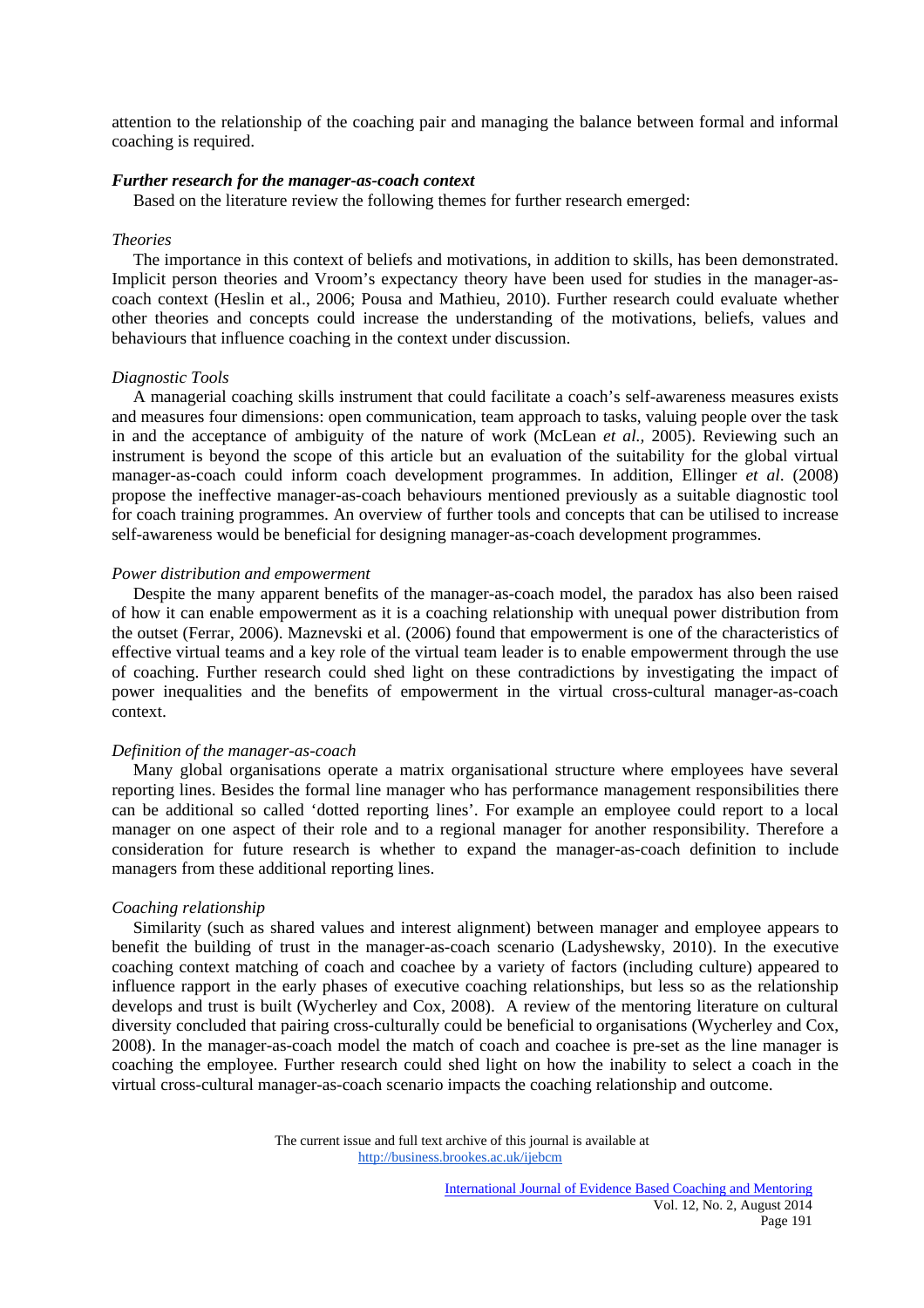### **Coaching across cultures**

 For organisations using external coaches, cross-cultural coaching has emerged as a distinct practice in situations where cultural influences are identified as particularly relevant to a client's personal and professional development (Abbott, 2010). As the differences in cultures is inherent to cross-cultural manager-as-coach relationships, learning from the established practice of cross-cultural coaching with external coaches is deemed relevant to this context.

# *The evolution of cross-cultural coaching*

 Research and literature on the influence of culture in coaching is still emerging. Although plenty of studies on culture in the business environment have taken place, organizational culture has received more attention than national cultures (Abbott *et al*., 2013). A further issue is that cross-cultural research and coaching has been dominated by western thinking and bias with western being treated as synonymous to international (Abbott, 2010; Plaister-Ten, 2009; Szkudlarek, 2009). The dominating cultural models in the business and management literature are based on comparing national culture (Hofstede, 2001; Trompenaars and Hampden Turner, 2012). Passmore and Law (2009) identify that little empirical research has been done to test the validity of cultural models and the organisational culture in global companies could dominate over the national culture of employees. Although it is acknowledged that the dimensions these models are built on provide a common vocabulary and common language that benefits cross-cultural coaching, many authors point out the danger of stereotyping individuals based on generalisations derived from their national culture (Abbott et al., 2013; Baron and Azizollah, 2008; Passmore and Law, 2009; Plaister-Ten 2009; St Claire-Ostwald, 2007). This is due to the positivistic and dimensional approach of the models that depict culture 'as a rigid and static force that must be worked around to avoid problems' (Abbott *et al*., 2013, p. 487). Rosinski's (2003) contribution to the field has been evaluated as a move away from this dimensional approach to a social constructivist position through a focus on culture as a positive element in coaching. His framework is based on cultural orientations that are 'fluid and subject to self-determined change' (Abbott et al., 2013, p. 488). Using culture as a dimension in executive coaching has been proposed to increase the coaching effectiveness (Rosinski, 2003). However, there are multiple paradoxes that that have to be considered and managed in the coaching engagement. Abbott (2010) argues that individuals are influenced by their cultural background, therefore any coaching will need to cover the aspect of culture; but it doesn't make sense to focus just on culture as there are always multiple influences on the coaching engagement. A focus just on culture would assume that culture can be treated in isolation when developing strategies for change and development. A holistic approach to integrating culture into mainstream coaching is emerging where a global dimension is 'built-in rather than added-on' (Abbott, 2007, p. 59).

# *Skills required of the cross-cultural coach*

 A review of the cross-cultural coaching literature identified the following key skills required by the cross-cultural coach. It is understood that many of these skills are best practice for many coaching genres and settings, but they have been mentioned as being particularly relevant for effective cross-cultural coaching assignments and their utility for the virtual cross-cultural manager-as-coach context is discussed:

• *Creating rapport, trust and a safe space* (Plaister-Ten, 2009; Merrifield, 2010): For the context in discussion this means that reframing the existing relationship of the coaching pair is important so a coaching relationship that is conducive to coaching can develop. For example in a culture with a focus on respecting hierarchies it could feel uncomfortable for both the coachee and coach to reflect on their performance and talk about issues of a more personal or emotional nature that might arise through the coaching with their manager.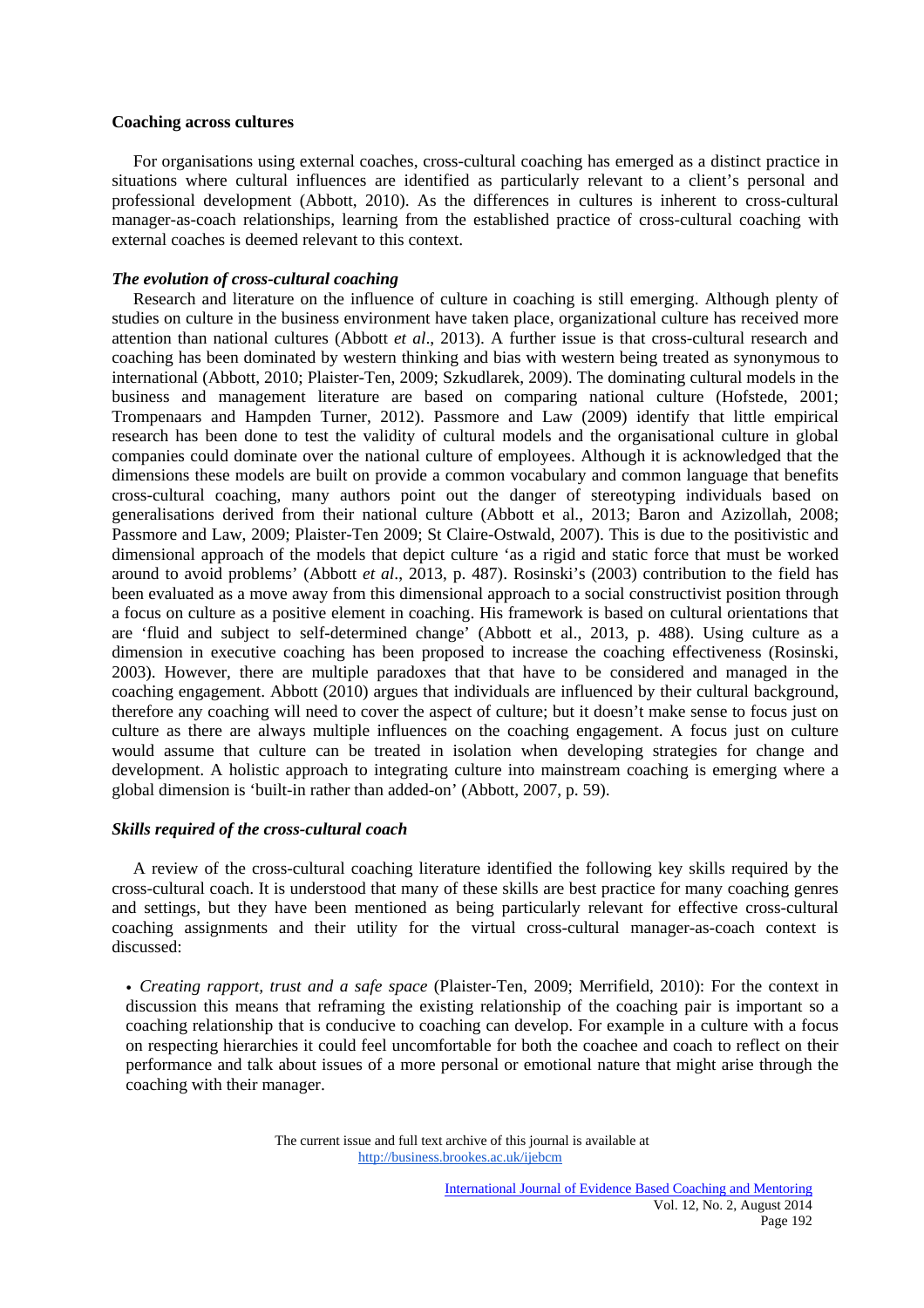• *Language skills:* Insufficient fluency is a barrier for both coach and coachee to articulate themselves subtly and more time for thinking, processing and clarifying understanding needs to be built into crosscultural coaching *(*Peterson, 2007*,* Merrifield, 2010). It can be assumed that this would be an issue for overall work performance of anybody working globally, so addressing this issue with language support needs to be considered.

• *Flexibility in applying diverse communication styles and coaching approaches* (Baron and Azizollah, 2008; Keane, 2012; Merrifield, 2010): Cross-cultural coaches should consider verbal and non-verbal communication differences and adapt their style accordingly e.g. when it is not suitable to use eyecontact or the formality of how to address somebody with their name. For the cross-cultural manageras-coach this means they need to be comfortable with applying varying styles for different team members. The question arises whether adaptability is only the responsibility of the manager or also of the employee. This will depend on the communication skills and level of cultural awareness of the employee and will be explored in more depth subsequently. A certain level of cross-cultural knowledge is for instance required to tolerate something that would be considered offensive in the native culture and to explain it as cultural difference. On the other hand it might lead to confusion if both coach and coachee adapt to the other culture and mirror each other's culture without being authentic to their own culture anymore.

• *Ability to work with uncertainty, ambiguity, complexity and change* (Abbott, 2010; Plaister-Ten, 2009): The trend of global companies to outsource services to economically developing and emerging countries means cross-cultural line managers are likely to coach employees based in rapidly changing environments which bring complexity and uncertainty with them. The complex nature of culture generally means there is a high requirement on the coach to work with uncertainty and ambiguity which could be challenging for coaches from a culture with a tendency to avoid uncertainty (Hofstede, 2001).

• *Knowledge of client culture and cultural theories* (Abbott, 2010; Baron and Azizollah 2008; Merrifield, 2010; Peterson, 2007): How relevant this is depends on the coaching model and client context. For example, the value of positive and negative feedback could vary between cultures and some cultures could be more used to reflection. Cultures with 'high power distance' could expect the coach to be directive and the question has been raised whether in this instance mentoring would be a more suitable intervention (Abbott *et al*., 2013; Hofstede 2001). Several authors make the point that it is unrealistic to fully know or learn a culture but coaches need to understand the role of culture within their work (Egan, 2010; Passmore and Law, 2009, Peterson, 2007). Naturally there is a danger for a coach with high cultural knowledge to see everything through the cultural lens. While acknowledging that an awareness of culture is useful, some authors question the special relevance, on the basis that culture is a group phenomenon and coaching is concerned with the individual (Peterson, 2007; Egan, 2010). Keane (2012) supports the focus on the individual but proposes that it is not possible to separate cultural components of an individual's identity. Having knowledge of national cultural characteristics can help to unpack what is at play in a specific situation, however the larger context also needs also be considered. A systems approach can help to navigate complex situations through accommodating 'the multiple external influences and cultural norms that the coach needs to be aware of' (Plaister-Ten, 2009, p. 78). In practical terms this could, for example, mean examining the economic, political and social structures of a country and the education system (Plaister-Ten, 2009). In summary, cultural knowledge is beneficial for coaches but needs to be balanced with a focus on the individual. Coaches need to be aware if something is a universal human experience, culture specific or personality related, which supports the holistic global coaching approach that integrates culture amongst other things (Abbott, 2010; Egan, 2010; Keane, 2012).

• *Awareness of own culture and challenging assumptions, values and biases* (Baron and Azizollah 2008; Egan, 2010; Keane, 2012; Merrifield, 2010; Plaister-Ten, 2009; St Claire-Ostwald, 2007). Various tools exist that can increase cultural awareness for coaching purposes. For example the Cultural Orientation Framework (Rosinski 2003), the Cultural Kaleidoscope (Plaister-Ten, 2010) and parts of the Expatriate Coaching Framework (Abbott and Stening, 2011). These tools and frameworks could be valuable for both the managers and coachees in order to raise their self-awareness prior to coaching. In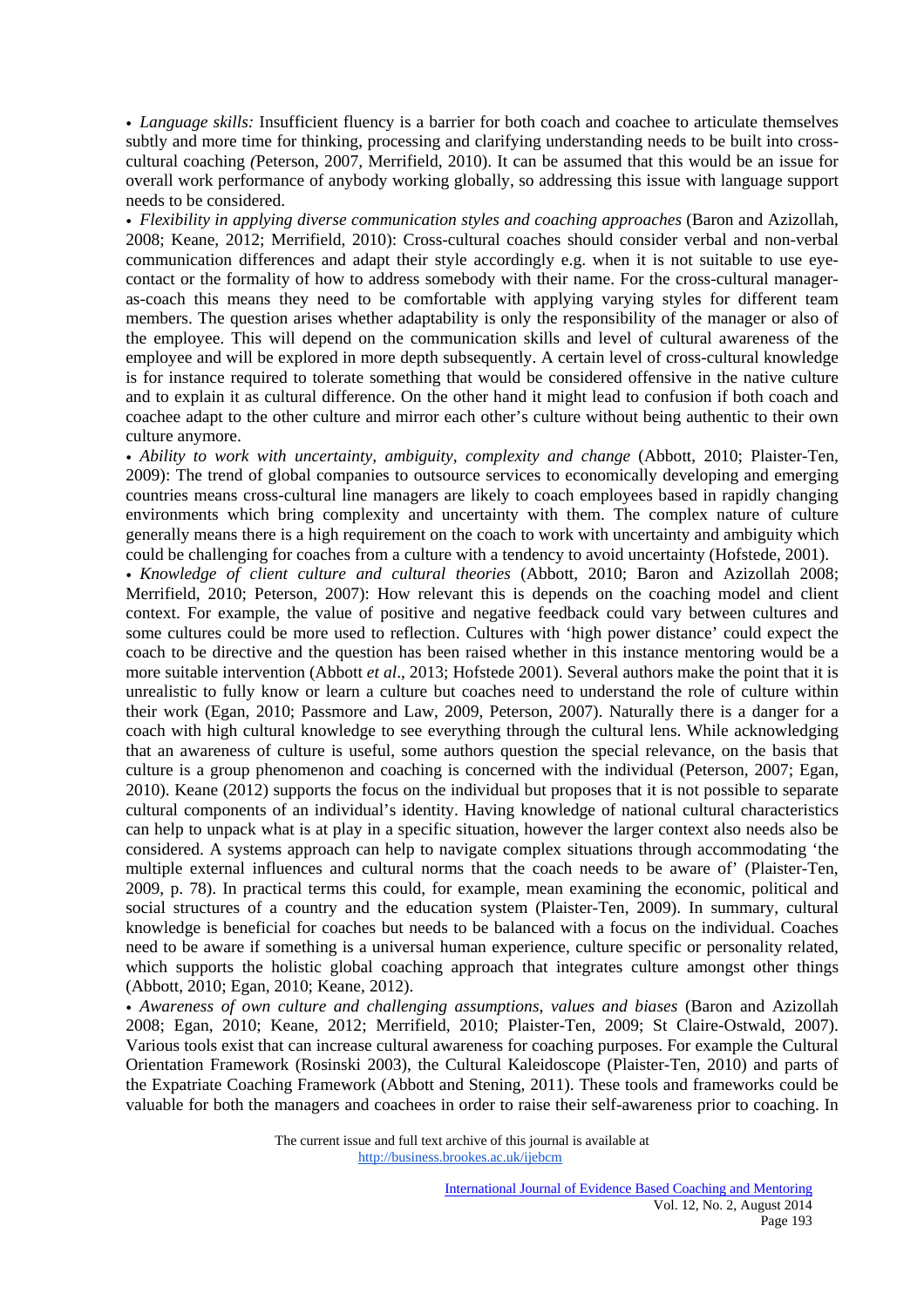particular they can help 'global nomads' (who have moved between countries all their lives and subsequently don't have an innate cultural reference) understand which different cultural contexts they draw on in their behaviour and decision making (Burrus, 2011). Keane (2012) points out that the skills developed in cross-cultural coaching, such as being aware of difference and suspending one's agenda, can be useful for working in coaching relationships with other aspects of difference such as gender and religious belief. This means developing line managers' cross-cultural coaching skills helps mature the diversity of organisations generally.

• *Self-development* (Abbott, 2010, Hawkins and Smith, 2006; Passmore and Law, 2009). As cultures are dynamic and cross-cultural coaching is an emerging complex field, staying up-to-date with research and best practice will aid the development of any coach working across cultures. Best practices for coach development such as supervision and reflective practice could form part of any global virtual Manager-as-Coach programme.

#### *Future Research on the cross-cultural coaching dimension*

 The nature of global coaching means that it is work-in-progress and more research, including large scale studies that consider the uniqueness of individual situations and narratives, have been called for (Abbott, 2007). Further research could identify whether the use of psychometrics and personality traits would benefit the evolution to a holistic global coaching approach, in particular as most of these tools originated in the US and therefore may not be globally applicable (Abbott, 2013). A study by Wilson (2011) on global mindedness concluded that while a predisposition in individuals and personality traits influence the development of a global mindset the nature and extent of experiences that determine this development also play a role. Further research could look at the complex interrelationship of these aspects (Wilson, 2011).

#### **Coaching virtually**

 In this section I first review the definitions of virtual coaching. This is followed by a literature review with the purpose of establishing the skills requirements for virtual coaching.

## *Definitions*

 A review of the academic and practitioner literature on virtual coaching results in the following list of terms that are used to describe coaching that takes place across a geographical distance. The list falls into two categories, firstly terms that focus on the geographical dispersion of coaching: virtual coaching, remote coaching, distance coaching, scalable coaching (Berry, 2005; Feldman, 2002; Ghods, 2009; Hakim, 2000; Rankin, 2010; Van Dam, 2008; Williams and Kaye, 2011); secondly terms that describe the communication channel used: online coaching, internet coaching, e-coaching, e-mail coaching, Skype coaching, video coaching, telephone coaching, telecoaching and phone coaching (Ahrend *et al*., 2010; Clutterbuck and Hussain, 2010; Lewandowski, 2000). For the purpose of this article the term 'virtual coaching' is adopted to include all of the above definitions. Time is another dimension that varies for different forms of virtual coaching. Virtual coaching takes place both synchronously and asynchronously. Examples of the former are telephone, video and Skype coaching where the coaching takes place at an agreed time. E-mail coaching is an asynchronous coaching example where coach and coachee are writing and responding to emails at different times. Lastly, the term 'blended coaching' is used by coaching providers to describe a mix of both face-to-face and virtual coaching.

#### *Virtual Coaching research*

 Few studies on coaching at a distance have been undertaken, and the participant samples were based on executive coaching, not manager-as-coach relationships (e.g. Berry, 2005; Charbonneau, 2002; Dixon, 2012; Ghods, 2009; McLaughlin, 2013). A review of the virtual coaching literature by Ghods and Boyce (2013) found the 'primary advantages are that it is practical, accessible and cost effective. Disadvantages include its level of complexity, such as the need for coaches to develop a trusting relationship, provide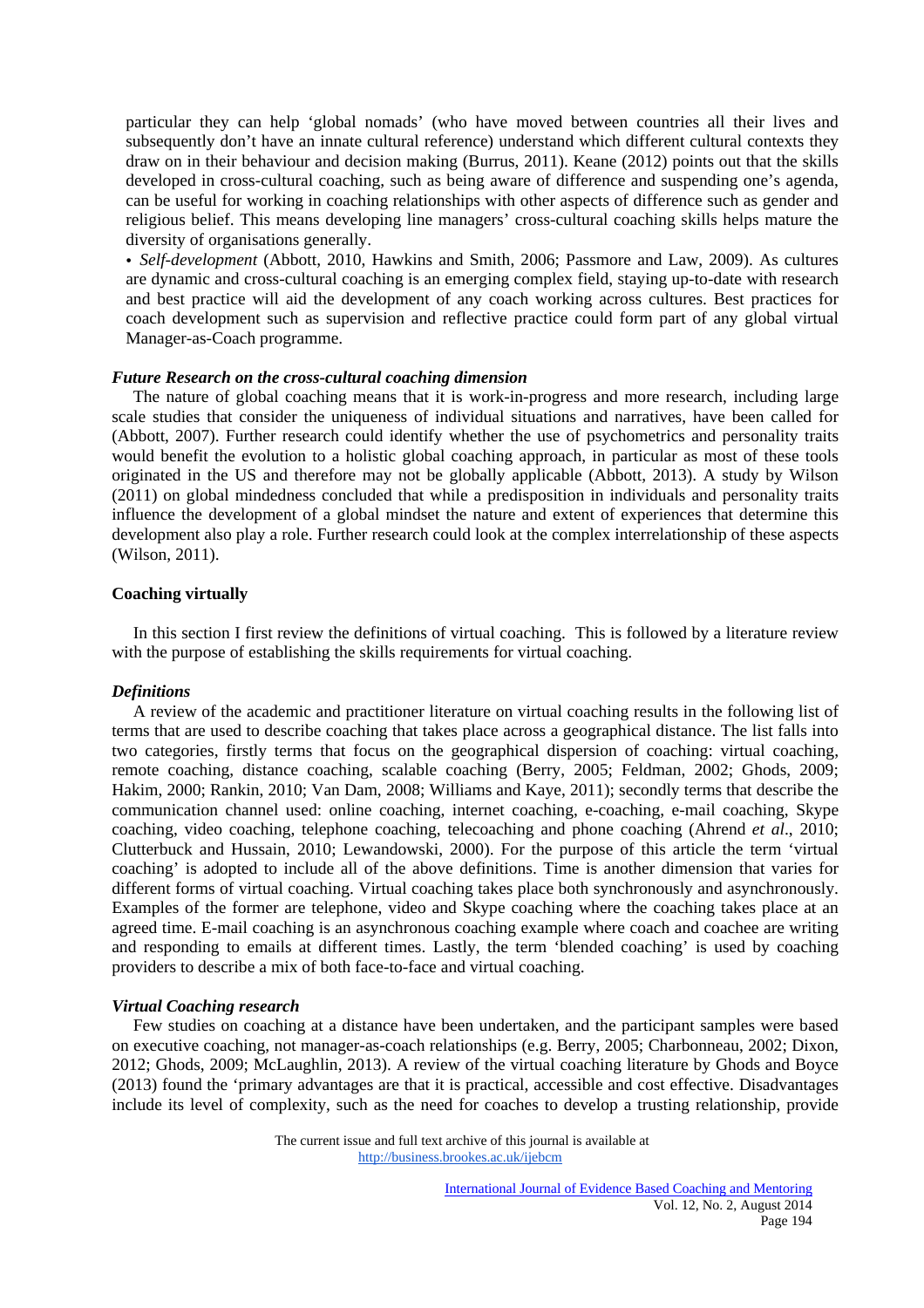critical feedback and manage other interpersonal issues from a distance' (p. 516). As sceptics of virtual coaching will ask for the evidence of the effectiveness of virtual coaching, key studies are reviewed in the following section.

 A study comparing virtual with face-to face coaching (Berry, 2005) researched the impact of the working alliance of the coach and coachee on the achieved outcome (change) from the coach's perspective. For virtual coaching the working alliance was predictive of the degree of change achieved through the coaching. This was not the case for face-to-face coaching. Coach experience and number of coaching meetings were not predictive of the change achieved. This would suggest the importance of building the relationship for virtual coaching which mirrors the finding that virtual teams who focus on relationship building as well as the task perform higher (Caulat, 2012). However, the study used the 'working alliance' instrument, a self-measurement tool designed not for coaching, but counselling relationships, and Ghods (2009) points out the limitation of it being based on the coach's perspective only. Further research could confirm the findings by using a tool designed for coaching, that considers the manager-as-coach relationship and includes the coachee's perspective.

 The largest empirical study on virtual coaching is a PhD thesis on distance coaching by telephone that included coachees (Ghods, 2009). It concluded that it is possible through coaching solely at a distance to develop and maintain a strong coach-client relationship that results in positive coaching outcomes. The majority of clients were satisfied with being coached at a distance and observed positive coaching outcomes that were confirmed by co-workers. The client-coach relationship in this virtual coaching programme had an impact on client satisfaction and coaching outcome, which is in line with findings in psychotherapeutic literature. Therefore coaches should focus on relationship building in distance coaching (Ghods, 2009).

 Many managers and their employees working in a global context will be skilled in virtual working to varying degrees, as they are constantly building virtual relationships in their personal and professional lives. The virtual maturity of the organisation, the degree of the so-called 'virtual organisation development', will have an impact on virtual working skills of their employees and consequently on inhouse coaching programmes (Reyes, 2009). The more virtually mature the organisation the higher the quality of the technical resources available for the coaching and the higher the virtual working skills of the employees and managers. Furthermore the *virtualness* of an individual's work and their *individual virtual competency* will have an impact on virtual coaching (Wang and Haggerty, 2011). As the crosscultural virtual manager-as-coach coaching pair not only has a virtual coaching relationship but also work virtually together in their day jobs, the coaching experience provides an opportunity for mutual feedback on individual virtual competencies and to develop them.

 The technology available for virtual teams and virtual coaching has expanded with the widespread use of webcam coaching and the arrival of High Definition Video (HD Video). An annual international executive coaching survey found that in 2012 for the first time in-person coaching had fallen, HD video accounted for 4% of all coaching and webcam coaching for 15%. With high quality video becoming more available and the experience being described as like being in the same room as the client, it is expected to overtake other coaching delivery methods (Sherpa Coaching, 2013). A recent study on telephone coaching also focused on the experience of the coach. All coaches found the experience comparable to face-to-face coaching with three coaches judging it to be more powerful, which is mirroring findings in the mental health literature (McLaughlin, 2013)*.*

 A study researching virtual executive coaching found that considering media preferences and the people fit of the coaching pair (the so called 'coach-client-media fit') impact on client satisfaction (Charbonneau, 2002). The coach-client-media fit comprises of: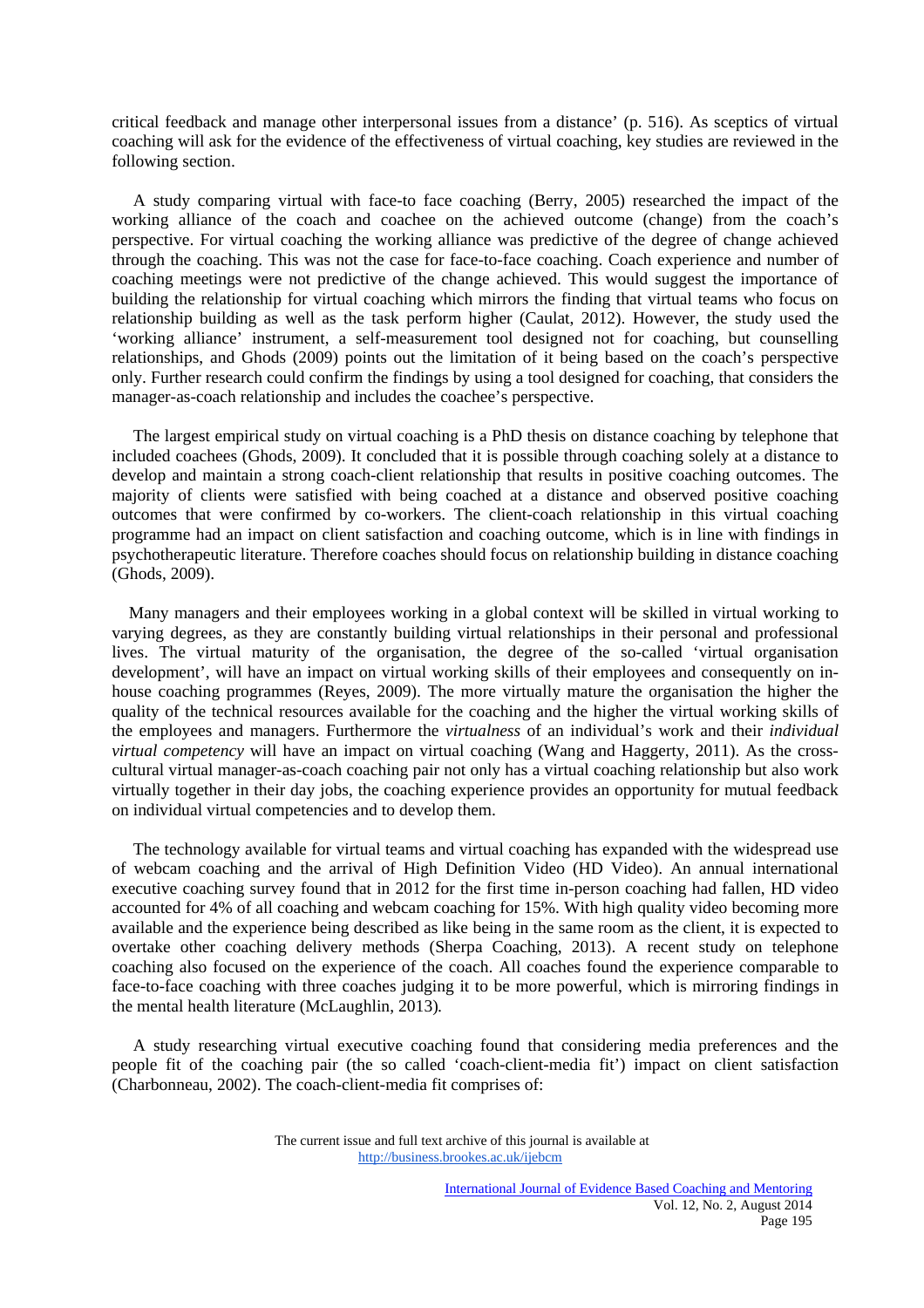- 1) the fit between coach and their preferred medium
- 2) the fit between the coachee and their preferred medium
- 3) the fit between coach and client as people

 This is in line with findings that virtual teams that consider personality and media preferences perform higher (Jonsen *et al.*, 2012). While the coach-client-media fit model is useful in terms of understanding what influences coaching outcomes, several issues should be explored further about how to manage coaching situations that don't allow for the coach-client-media fit. Interestingly a study on executive telephone coaching found that there is no correlation between the personal preference and the satisfaction with the medium (McLaughlin, 2012). Further, the relationship of coach and coachee in managerial coaching is fixed. There is no choice to facilitate a people fit as the coaching pair is defined by their job roles of manager and direct report. Lastly, knowing about the preferred media for the coaching pair does not necessarily mean it is possible to use it. There are still many locations in the world where high-speed broadband is not available and not all organisations make the latest high quality video conferencing systems available to their employees. In the executive coaching context it has been argued that coaches need to be adaptable in their technology use to stay relevant for and meet the needs of clients who might be more technologically minded (Dixon, 2012; Reyes, 2009). This points to the responsibility of virtual managers-as-coaches who have their coachees as internal clients to stay up to date as new technology for virtual coaching is emerging. This is particularly prevalent as the younger generation entering the work force is likely to have more experience than their managers of using these new tools.

 Although virtual working mediated by communication technology has been used by organisations for the last 20 years, it is still considered second class (Caulat, 2012). Panteli and Chiasson (2008) propose that all contemporary organisations work virtually as well as face-to-face. Virtual communication takes place also between people who reside in the same location, for instance by email and telephone. Therefore a comparison of the traditional and virtual way of working is not necessary as the purely traditional way of working in-person exclusively doesn't exist any more. This argument can also be applied to the crosscultural managerial coaching context, as it can be assumed that the luxury of only face-to-face coaching is unlikely for cost reasons. Conversely, it is fair to assume that coaching pairs with a reporting line will rarely work virtually only and probably have face-to-face meetings at some point. So instead of a focus on comparing virtual coaching to face-to-face coaching (which probably is rarely exclusively one or the other in the context examined) a focus on understanding the characteristics of virtual coaching and the skills required by coach and coachee for successful virtual cross-cultural relationships would be more beneficial to the reality of modern working and coaching practices. This will help cross-cultural managers who coach their direct reports virtually to master their task. Very likely this new knowledge can also give new insights for the traditional face-to-face way of working, for example the effects of empowerment on the coaching relationship as discussed in the previous section.

 As the virtual coaching literature is limited, this evolving field can learn from the established literature on virtual teams and virtual leadership. Caulat (2012) proposes that learning to become a virtual leader involves learning, re-learning and unlearning skills: learning to tune in and to work with silence, relearning the basics of communication and unlearning bad habits such as not giving virtual meetings the same focus and status as face-to-face meetings. Starting virtual teams with a face-to-face meeting has been shown to benefit trust building and has become best practice for virtual teams (Hakim, 2000; LaBrosse, 2007; Reyes, 2009). In virtual-only coaching programmes, although client satisfaction with being coached solely at a distance was reported, the first session required most adjustment to the virtual setting (Ghods, 2009). Therefore a focus on establishing the relationship is an important part of virtual coaching. A study researching executive coaching using video by Dixon (2012) confirmed this and recommends allowing time and strategies to support and accelerate the building of rapport and trust.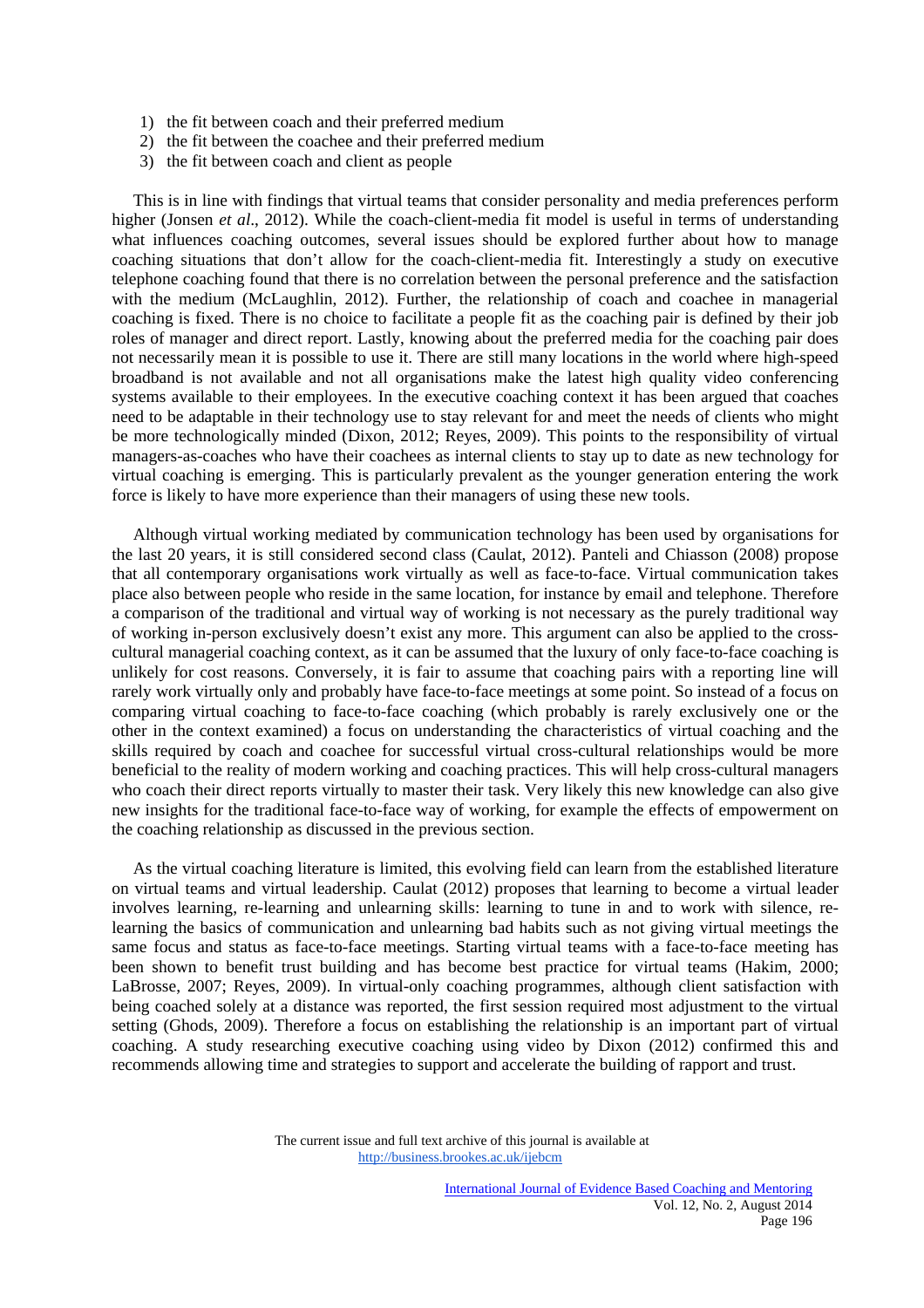In summary, the selection of the coaching media needs to consider the preferences of both the coach and coachee. Special requirements for the coach include relationship and trust building skills, further adaptability when working with current technologies and keeping abreast with emerging technologies. Some studies on virtual coaching have been undertaken, but they are set in the executive coaching environment and mostly collected data from the coach's perspective (Berry, 2005; Charbonneau, 2002; Dixon, 2012; Ghods, 2009; McLaughlin, 2013). Future studies could increase the understanding of the coachee's experience of being virtually coached by their line managers across cultures.

# **Conclusion**

 Line managers are increasingly used as managerial coaches who work across cultures by virtual media. The requirements of the coach for the three dimensions of coaching across cultures, virtual coaching and the manager-as-coach relationship have been established. Many of these requirements, such as communication skills, are core skills for any type of coaching while others are specific to the context of each dimension. The question this article seeks to explore is what requirements matter in the combination of the three dimensions of the cross-cultural virtual manager-as coach triangle.

## *Core themes in the cross cultural virtual manager-as-coach coaching context*

 The following common principles have emerged that should be considered for coach development programmes in this setting and related issues are discussed:

#### *Focus on the relationship*

 A general theme that emerged from all three dimensions was a focus on establishing the coaching relationship. This is generally considered a core coaching skill, but it could require more time in the virtual and cross-cultural context than in culturally homogenous face-to-face coaching. A particular characteristic of the managerial coaching context across cultures and by virtual means is that manager and coach already have an established relationship, that of line manager and direct report. Therefore creating trust and a safe space for the coaching within this relationship appears to be an even more important aspect, for example to set boundaries for confidentiality and to set expectations with the coachee that transitions between coaching and other management styles can occur. If the existing relationship has tensions it can be challenging to achieve a situation that is conducive to coaching, but on the other hand the focus on coaching could be an opportunity to overcome difficulties.

#### *Focus on skills not sufficient*

 The initial approach of this article was to review the specific skills that the manager as coach context requires of the coach. It has become apparent that it is not only skills that need to be considered but also mental models, beliefs, behaviours and values both for the manager-as-coach and the cross-cultural dimension and this could inform development initiatives. Moreover, the review of the virtual and cultural dimensions identified two dimension-specific skills that may require a minimum ability level of the coachee: virtual working and foreign language skills. The focus of this article is on the coach and this point therefore will not be further evaluated beyond the recommendation for organisations to consider a certain level of these skills as a pre-requisite for both coach and coachee when setting up programmes that require coaching virtually across cultures.

#### *Self-assessment, self-awareness and self-development*

 The sources used in the literature review in the cross-cultural and virtual coaching sections were based on relationships with external, mainly executive coaches. In the scenario under discussion, the coach has many other interactions besides coaching with team members. This has the advantage that many of the skills such as language skills, working with other cultures and communicating by virtual technology are acquired and practiced during their day job. What is specific to this coaching context is that these skills need to be assessed against the context, developed, refined for the context and consciously put to practice.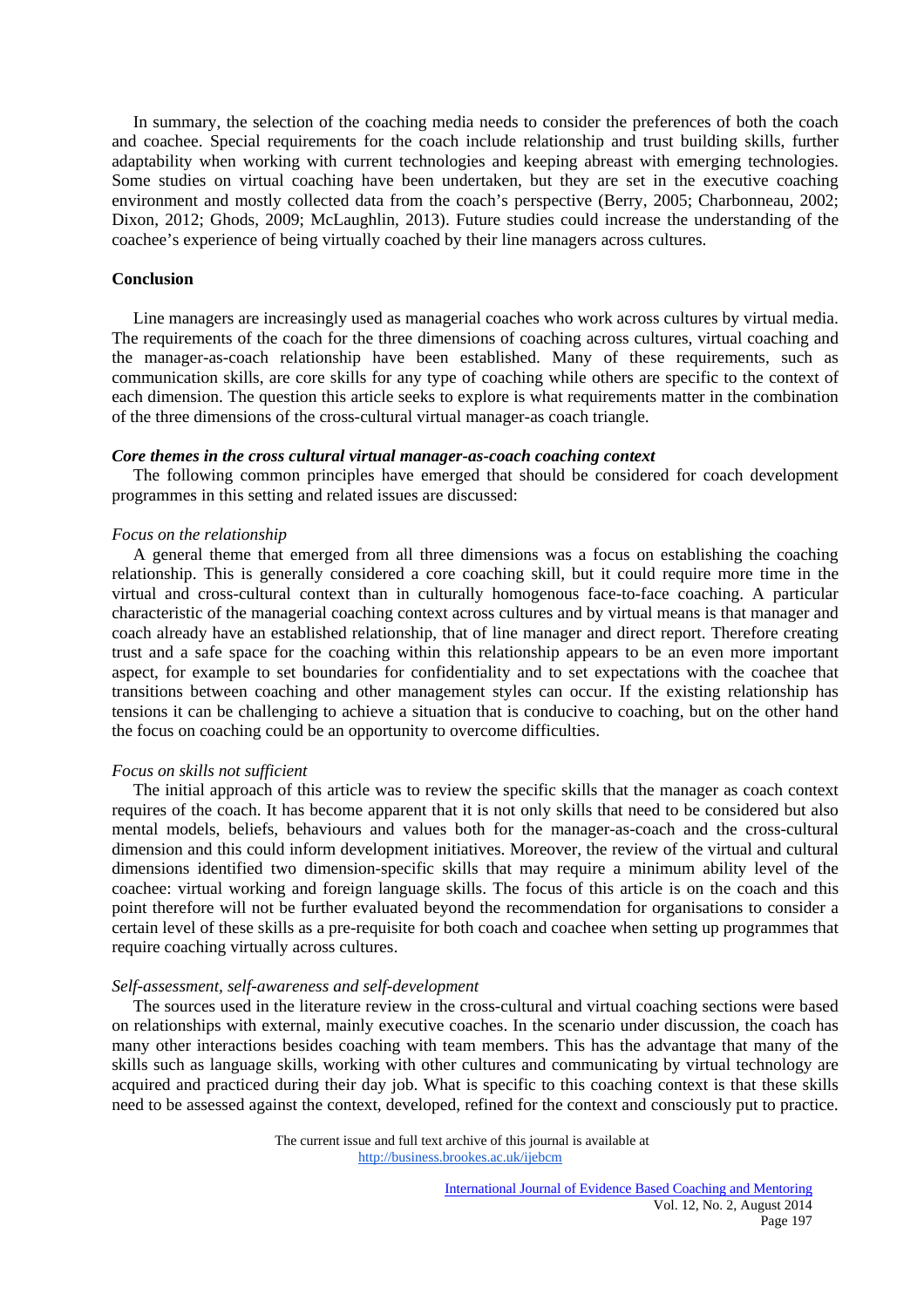A manager's virtual working skills might be fit for purpose for general work-based communication, but not for coaching situations. Similarly foreign language skills might be sufficient for managing projects but not for unpacking the subtleties of an experience. The good news for organisations is that any developments and investments in coach development should benefit the manager's day job; for example the increased ability to coach not just culturally but generally diverse employees. Therefore selfassessment should form an important part of 'cross-cultural virtual managers as coaches' training, so they can understand their level of understanding of their own and their coachee's culture, their virtual maturity and generally their coaching skills. This allows managerial coaches to set development opportunities and gives prompts for reflection. Proven support mechanisms from other coaching contexts such as supervision could be employed to facilitate this process.

# *Future research*

 This article has reviewed evidence, best practice and recommendations from coaching and related fields relevant to the virtual cross-cultural manager-as-coach context. The lack of research specific to this increasingly used coaching context warrants further research to be undertaken in this area. Recommendations are summarised subsequently for each of the three dimensions discussed in this article.

# *Manager-as-coach dimension*:

-Identifying theories that increase the depth of understanding of managerial coaches' beliefs, values, motivations and behaviours.

-The contradiction of the unequal power distribution of the coaching relationship and the value of empowerment.

-Expanding the scope of defining the Manager-as-Coach beyond direct reporting lines.

-The impact of the coach being assigned through their role, rather than a coach selection process, on the coaching relationship and coaching outcome.

## *Coaching across cultures dimension*:

-Large scale studies that consider individual situations and narratives

-The benefits of working with psychometrics and personality traits

## *Virtual coaching dimension*:

-Studies that are set in the Manager-as-Coach setting

-Explorations of the coachee's experience of virtual coaching

 A common further research theme that emerges from the combination of all three dimensions is the limited availability of evaluations of the tools that assess and increase coaches' self-awareness of their cultural knowledge, virtual working and line manager coaching skills, as well as beliefs, motivations and values. For the cultural tools some evaluations exist (e.g. Gilbert and Rosinski, 2008) but an evaluation that considers all three dimensions of the cross-cultural virtual coach could bring context specific insights. Further, in the process of reviewing coach requirements it became apparent that there are more prerequisites for the coachee to be 'coachable' than in traditional culturally homogenous and face-to-face coaching settings: language skills and virtual working skills are key requirements for the coachee as well as for the coach. In addition the question arose whether cultural awareness for the coachee benefits the coaching experience and outcome. Generally more research is needed for all three dimensions to match the knowledge of the coach perspective with insights on the coachee's experience.

 In terms of research approaches it has been proposed that qualitative methods tend to allow for more cultural sensitivity and consideration of the individual experience but this is more challenging to achieve in questionnaire based studies (Emmerling and Boyatzis, 2012; Abbott et al., 2013). Also, it has been put forward that the key cultural theories and studies have been influenced by Western thinking. Hence future research should ensure that it is truly global by incorporating Eastern perspectives. The fact that the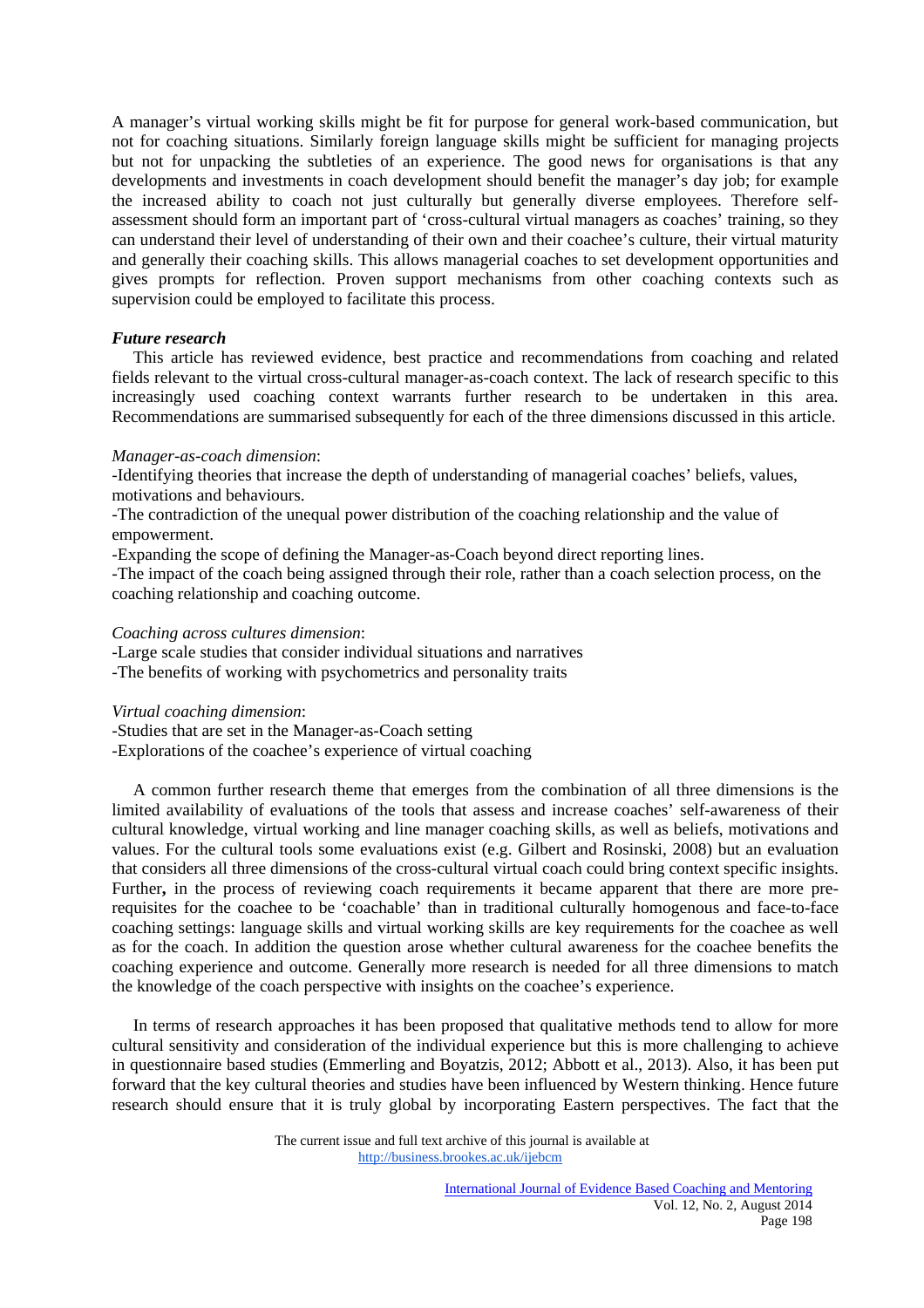coaching pair has already an established relationship could make it challenging to isolate and attribute findings to the coaching versus other aspect of the line manager and employee relationship. This complexity would also call for qualitative research approaches.

 Issues related to these core themes that require further debate and research have been identified. Increasing the body of knowledge that considers the combination of the three dimensions examined can help organisations, managers and coachees to master the challenging triangle of coaching across cultures, by virtual channels and in a manager-as-coach relationship. Organisations who expect managers of virtual teams to coach their direct reports could benefit from building their coach development on the core themes of best practice that have been discussed: the coaching relationship and a broad focus on developing the coach capability for which self-assessment and self-awareness building can be instrumental.

## **References**

Abbott, G. (2010). Cross cultural coaching. In: E. Cox; T. Bachkirova & D. Clutterbuck (Eds.), *The complete handbook of coaching*, pp. 324-340. London: Sage.

Abbott, G. (2011). Coaching with global virtual teams: An action learning perspective. In: M. Moral & G. Abbott (Eds.), *The Routledge companion to international business coaching*. pp. 269-281. Abingdon: Routledge.

- Abbott, G., Gilbert, K. & Rosinski, P. (2013). Cross-cultural working in coaching and mentoring. In J. Passmore, D. Peterson, & T. Freire (Eds.), *The Wiley-Blackwell handbook of the psychology of coaching and mentoring*. pp. 483 – 500, Chichester: Wiley,
- Abbott, G.N. & Rosinski, P. (2007). Global coaching and evidence based coaching: Multiple perspectives operating in a process of pragmatic humanism. *International Journal of Evidence Based Coaching and Mentoring,* 5(1), 58-77.
- Abbott, G. & Stening, W. (2011). Coaching expatriate executives: working in context across the affective, behavioural and cognitive domains. In M. Moral, & G. Abbott (Eds.), *The Routledge companion to international business coaching*. pp. 181 – 202, Abingdon: Routledge.
- Ahrend, G., Diamond, F. & Webber, G. (2010). Virtual coaching: using technology to boost performance, *Chief Learning Officer*, July, pp.44- 47.
- Baron, H. and Azizollah, H. (2008). Coaching and diversity. In: S. Palmer & A. Whybrow. *Handbook of coaching psychology*. pp. 367-384**,** Hove: Routledge.
- Bailey, E. (2007). *Can a line manager be an effective coach?* Unpublished MA dissertation, Oxford Brookes University.
- Beattie, R.S., Kim, S., Hagen, M.S., Egan, T.M., Ellinger, A.D. & Hamlin, R.G. (2014). Managerial coaching: A review of the empirical literature and development of a model to guide future practice, *Advances in Developing Human Resources*, 16(2), 184–201.
- Berry, R. (2005). *A comparison of face-to-face and distance coaching practices: The role of the working alliance in problem resolution,* Dissertation Georgia State University.
- Boken, G. (2006). *How does the adoption of coaching behaviours by line managers contribute to the achievement of organisational goals?* MA dissertation, Oxford Brookes University.
- Burrus, K. (2011). Coaching managers in multinational companies: myths and realities of the global nomadic leader. In M. Moral, and G. Abbott (Eds.) *The Routledge companion to international business coaching*. Abingdon: Routledge, pp. 230-240.
- Caulat, G. (2012). *Virtual leadership*. Farringdon: Libri Publishing.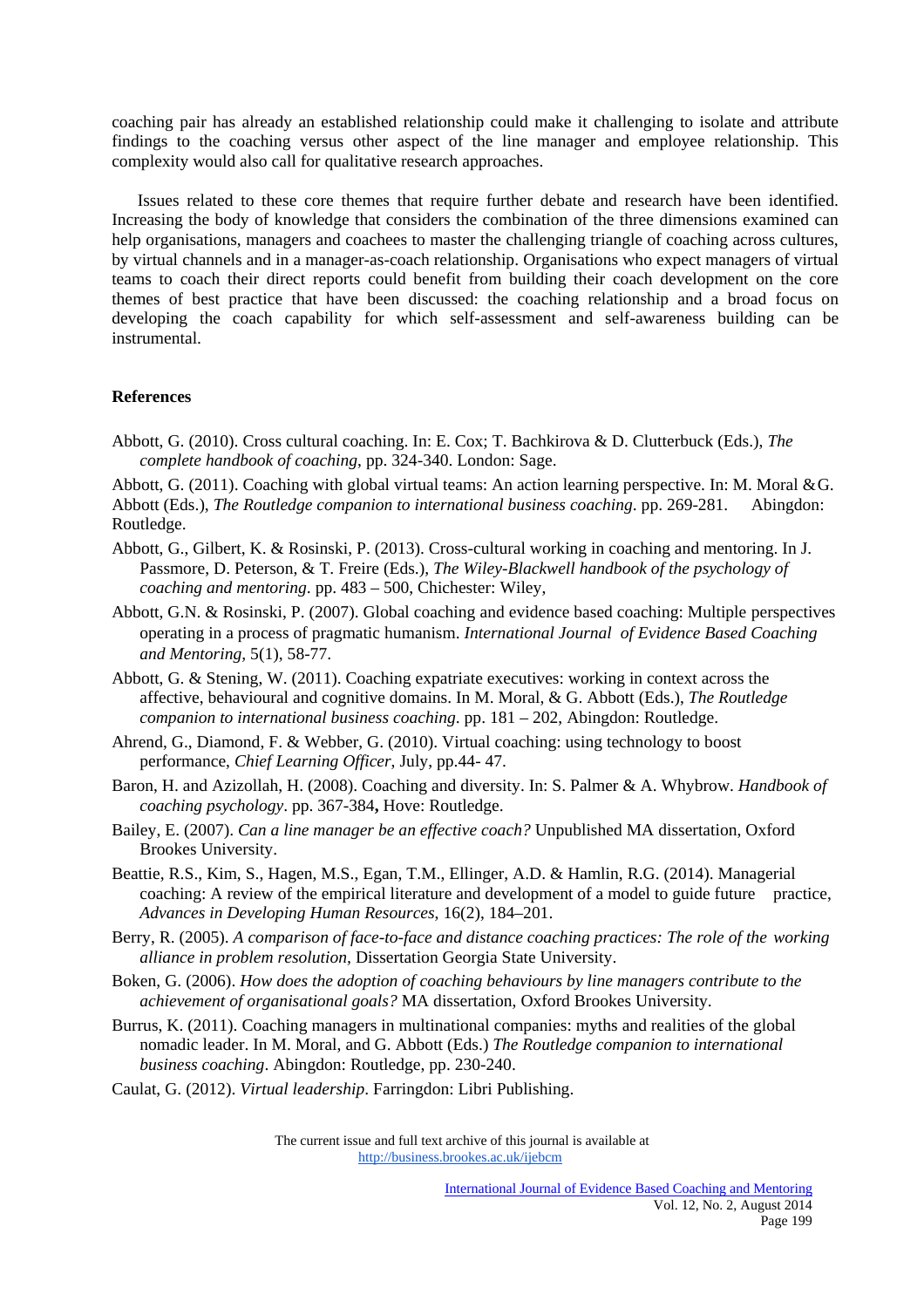- Chartered Institute of Personnel and Development CIPD. (2012). *Learning and talent development*, Annual Survey Report. London: CIPD. Retrieved 22/7/14 from: http://www.cipd.co.uk/research/\_learning-talent-development
- Charbonneau (2002). *Participant self-perception on the cause of behavior change from a program of executive coaching.* PhD Thesis, Alliant International University, California.
- Clutterbuck, D. and Hussein (2010). *Virtual coach, virtual mentor*. Charlotte: Information Age Publishing.
- Clutterbuck, D. and Megginson, D. (2005). *Making coaching work Creating a coaching culture.* CIPD: London.
- Dixon, G. (2012). *Experiences of coaches using video for executive coaching*. unpublished MA dissertation, Oxford Brookes University.
- Ebrahim, N., Ahmed, S. & Taha, Z. (2009). Virtual teams: a literature review. *Australian Journal of Basic and Applied Sciences*, 3(3), 2653-2669.
- Egan, G. (2010). *The skilled helper* (9th ed.). Belmont: Brooks/Cole.
- Ellinger, A., Hamlin, R. & Beattie, R. (2008). Behavioural indicators of ineffective managerial coaching. *Journal of European Industrial Training*, 32(4) 240 – 257.
- Ellinger, A. and Bostrom, R. (2002). An examination of managers' beliefs about their role as facilitators of learning, *Management Learning*, 33(2), 147-179.
- Ellinger, A., Beattie, R. & Hamlin, R. (2010). The manager as coach. In E. Cox, T. Bachkirova & D. Clutterbuck, *The complete handbook of coaching*. pp. 257-270. London: Sage.
- Emmerling and Boyatzis (2012). Emotional and social intelligence competencies: cross-cultural Implications, *Cross-Cultural Management*, 19(1), 4-18.
- Feldman, D. (2002) Distance coaching, *Training and Development*, 56(9), 54-57.
- Ferrar, P. (2006). *The paradox of manager as coach: Does being a manager inhibit effective coaching?* MA dissertation, Oxford Brookes University.
- Gilbert, K. and Rosinski, P. (2008). Accessing cultural orientations: The online Cultural Orientations Framework Assessment as a tool for coaching. *Coaching: An International Journal of Theory, Research and Practice*. 1(1), 81-92.
- Ghods, N. (2009). *Distance coaching: The relationship between the coach-client relationship, client satisfaction, and coaching outcomes*. PhD thesis, Marshall Goldsmith School of Management and Alliant International University, California.
- Ghods, N. & Boyce, C. (2013). Virtual coaching and mentoring, In J. Passmore, D. Peterson, D. & T. Freire (Eds.) *The Wiley-Blackwell handbook of the psychology of coaching and mentoring*. pp. 502 – 523. Chichester: Wiley.
- Hakim, C. (2000). Virtual coaching: learning, like time, stops for no one. *Journal for Quality & Participation*, January/February, 42-45.
- Hamlin, R., Ellinger, A. & Beattie, R. (2006). Coaching at the heart of managerial effectiveness: A cross cultural study of managerial behaviours. *Human Resource Development International*, 9(3), 305-331.
- Hawkins, P. & Smith, N. (2006) *Coaching, mentoring and organizational consultancy; supervision and development*. Maidenhead: Open University Press.
- Heslin, P. (2006). Keen to help? Managers' implicit person theories and their subsequent employee coaching. *Personnel Psychology*, 59, 871-902.
- Hofstede, G. (2001). *Culture's consequences: Comparing values, behaviors, institutions, and organizations across nations*. (2nd ed.) Thousand Oaks: Sage.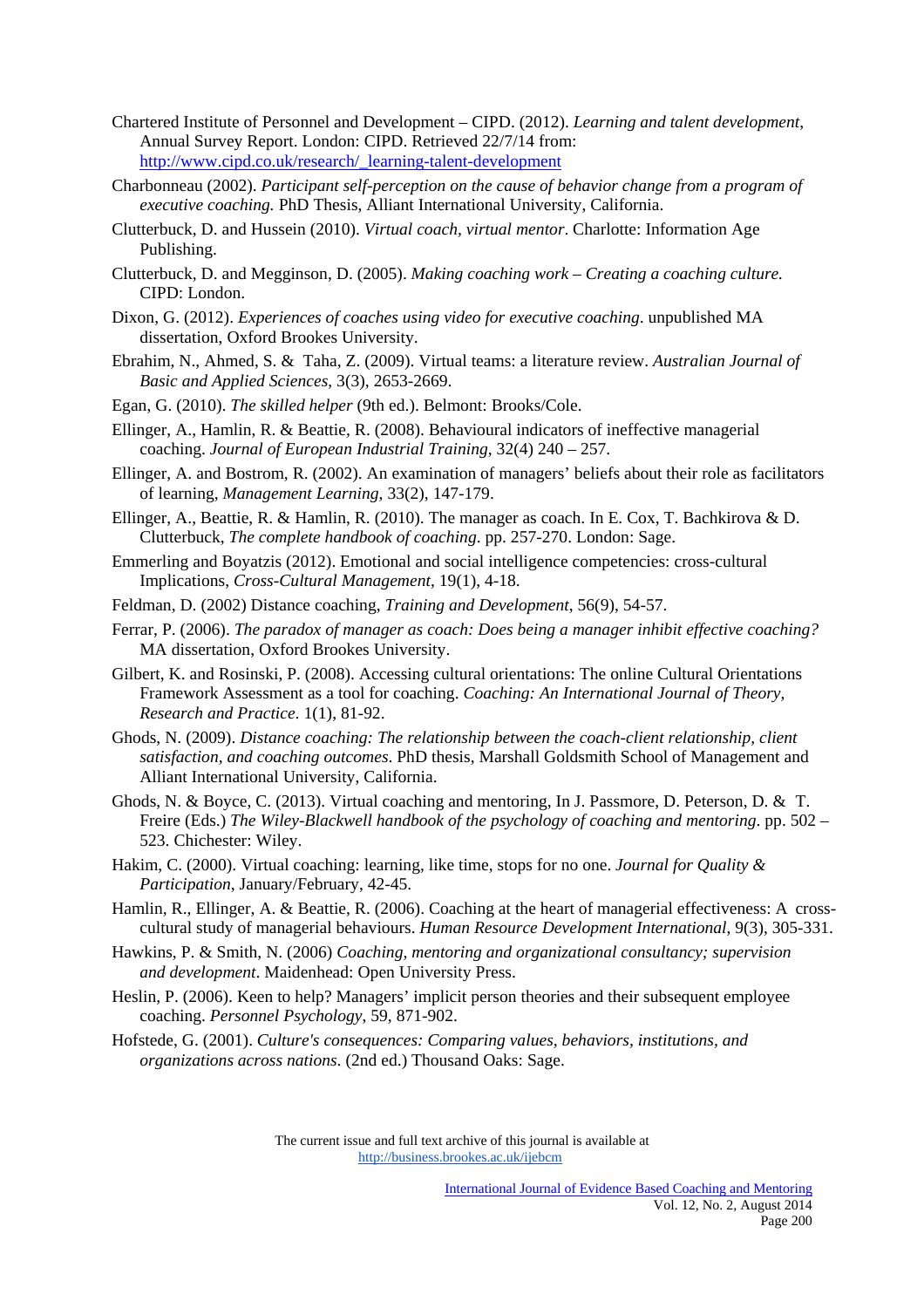- Jonsen, K., Maznevski, M. & Canney Davidson, S. (2012). Global Virtual teams dynamics and effectiveness. In G. Stahl & I. Bjoerkman (Eds.) *Handbook of research in international human resource management*. Cheltenham: Edward Elgar Publishing.
- Keane, A. (2012). *An investigation into the impact on coaching when coach and coachee are from different national cultures*. Unpublished MA dissertation, Oxford Brookes University. UK.
- LaBrosse, M. (2007). Working successfully in a virtual world, *Employment Relations Today*, 34(3), 85- 90.
- Ladyshewsky, R. (2010). The manager as coach as a driver of organizational development. *Leadership and Organization Development Journal*, 31(4), 292-306.
- Lewandowski, R. (2000). Telecoaching, *CMA Management*, February, 14-15.
- Maznevski, M., Canney Davison, S. & Jonsen, K. (2006). Global virtual team dynamics and effectiveness'. In G. Stahl & I. Bjoerkman (Eds), *Handbook of research in international human resource management*. Cheltenham: Edward Elgar Publishing.
- McLaughlin, M. (2013). Less is more: The executive coach's experience of working on the telephone,  *International Journal of Evidence Based Coaching and Mentoring,* Special Issue No.7, 1-13*.*
- McLean, G., Yang, B., Kuo, M., Tolbert, A. & Larkin, C. (2005). Development and initial validation of an instrument measuring managerial coaching skill. *Human Resource Development Quarterly*, 16(2),  $157 - 177$ .
- Mendenhall, M., Osland, J., Bird, A., Oddu, M., Maznevski, M. & Stahl, G. (2013). *Gobal leadership*.  $(2<sup>nd</sup> edition) New York: Routledge.$
- Merrifield, Z. (2010). *Coaching in the cross-cultural context*, unpublished MA dissertation, Oxford Brookes University. UK.
- Panteli, N. & Chiasson, M. (2008). *Exploring virtuality within and beyond organizations*. Basingstoke: Palgrave Macmillan.
- Plaister-Ten (2010). Adapt and survive, *Coaching at Work,* 5(5).46-49.
- Passmore, J. & Law, H. (2009). Cross -cultural and diversity coaching. In J. Passmore, (Ed.). Diversity in coaching: working with gender, culture, race and age. (pp. 4-18). London: Kogan Page.
- Peterson, D. (2007). Executive coaching in a cross-cultural context, *Consulting Psychology Journal: Practice and Research*, 59(4), 261-271.
- Plaister-Ten, J. (2009). Towards greater cultural understanding in coaching, *International Journal of Evidence Based Coaching and Mentoring*, Special Issue No.3, 64-81.
- Pousa, C. & Mathieu, A. (2010). Sales managers' motivation to coach salespeople: An exploration using expectancy theory, *International Journal of Evidence Based Coaching and Mentoring*, 8(1), 34 – 50.
- Rankin, G. (2010). So far and yet so near, *Training Journal*, October, 70-74.
- Reyes, A. (2009). Coaching virtual global leaders: The communications challenge, *International Journal of Coaching in Organizations*, 2, 122-136.
- Rogers, J. (2012). *Manager as coach the new way to get results*. Maidenhead: McGrawHill.
- Rosinski, P. (2003) *Coaching across cultures*. London: Nicholas Brealey.
- Rosinski & Company (2013). *Cultural Orientations Framework*, Retrieved 22/7/14 from: http://www.philrosinski.com/cof/
- Sherpa Coaching (2013). *Eighth annual Executive Coaching Survey*. Retrieved 21/7/13 from: www.sherpacoaching.com/survey.html.
- St Claire-Ostwald, B. (2007). Carrying cultural baggage: the contribution of socio-cultural anthropology to cross-cultural coaching'. *International Journal of Evidence Based Coaching and Mentoring,* 5(2), 45-52.